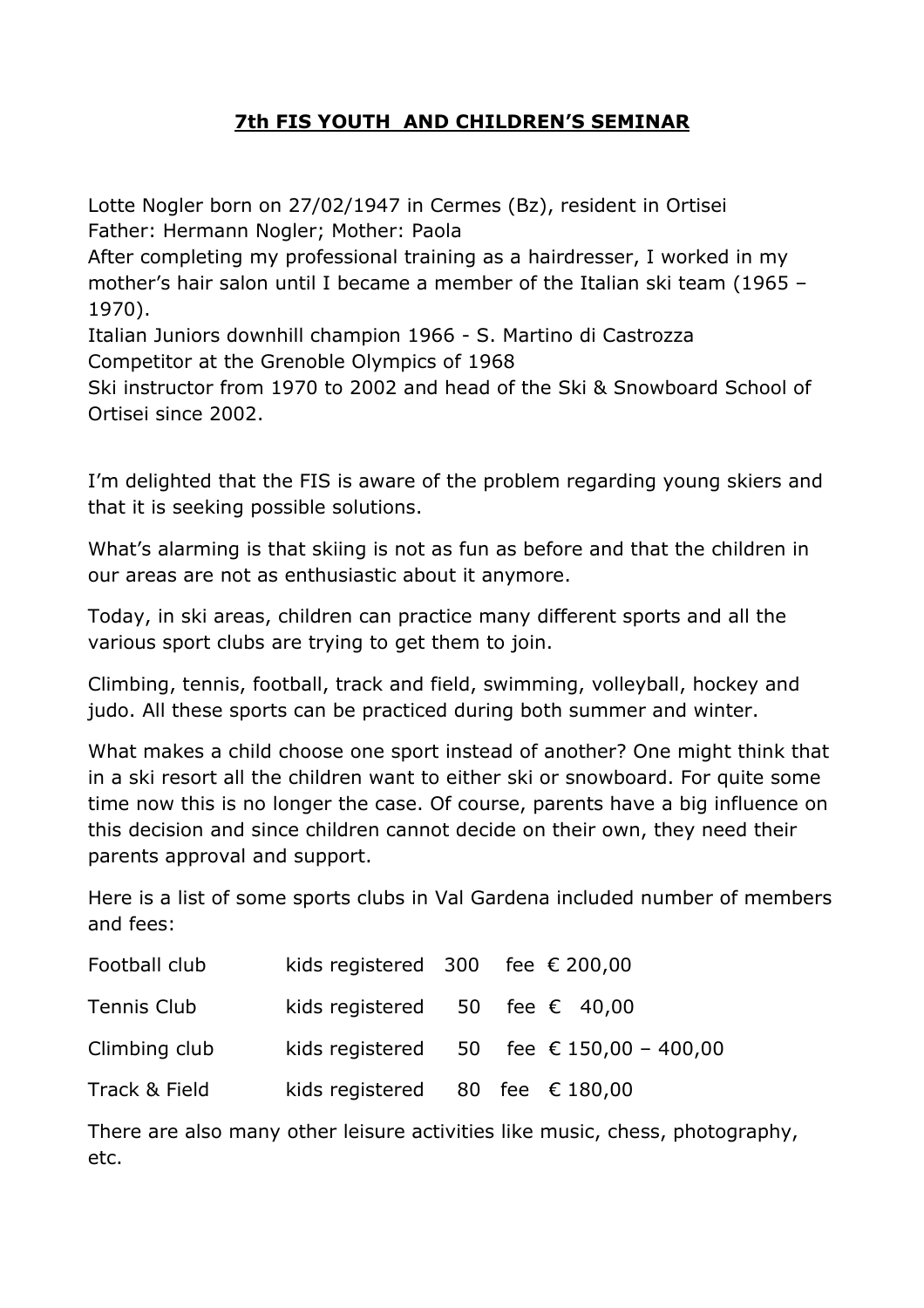Of the 7 ski schools in Val Gardena, 4 offer programs for resident children and each year about 600 children participate in these courses. These schools are aware that the course must be affordable and for years one of the local banks has been providing us with their support.

# **What does the Ski & Snowboard School of Ortisei do for local children?**

# **Chapter 1 Ski courses for local children** (kindergarten and elementary school)

- Age: 3-11 years old
- Period: from  $1^{st}$  January to  $20^{th}$  February
- Costs: price per course for beginners  $\epsilon$  33,00 and for advanced  $\epsilon$  62,00 and includes 7 afternoons
- Materials: for local children the ski school rents skis and ski boots for the entire winter season for  $\epsilon$  80,00 Free helmet
- Ski pass:  $€ 80,00 140,00$

**Chapter 2 Competition courses** for local children (FISI courses – Italian Winter Sports Federation) (with support from a local sponsor)

- Age: 6 years and older
- Period: from beginning of December to the end of season
- Costs: from  $\epsilon$  280,00 to  $\epsilon$  470,00
- Materials: for local children the ski school rents skis and ski boots for the entire winter season for € 120,00 - € 140,00 Free helmet
- Ski pass:  $€ 140,00$

During the winter season each ski school organises a competition that is always held on a Saturday. The groups with the best competitive prospects will take part in the various competitions of the Provincial Federation with about 6-8 competitions.

# **Chapter 3 Fun course** for local kids (no competitions)

- Age: 11-14 years old
- Period: from middle December to end of season
- Costs: from  $€ 270,00$  to  $€ 470,00$  (depending on number of lessons)
- Materials: 2 pairs of skis skiboots
- Ski pass:  $€ 140,00$

For some years now, and with increasingly greater success, we have been proposing this Fun course for children up to 14 years of age. This course is also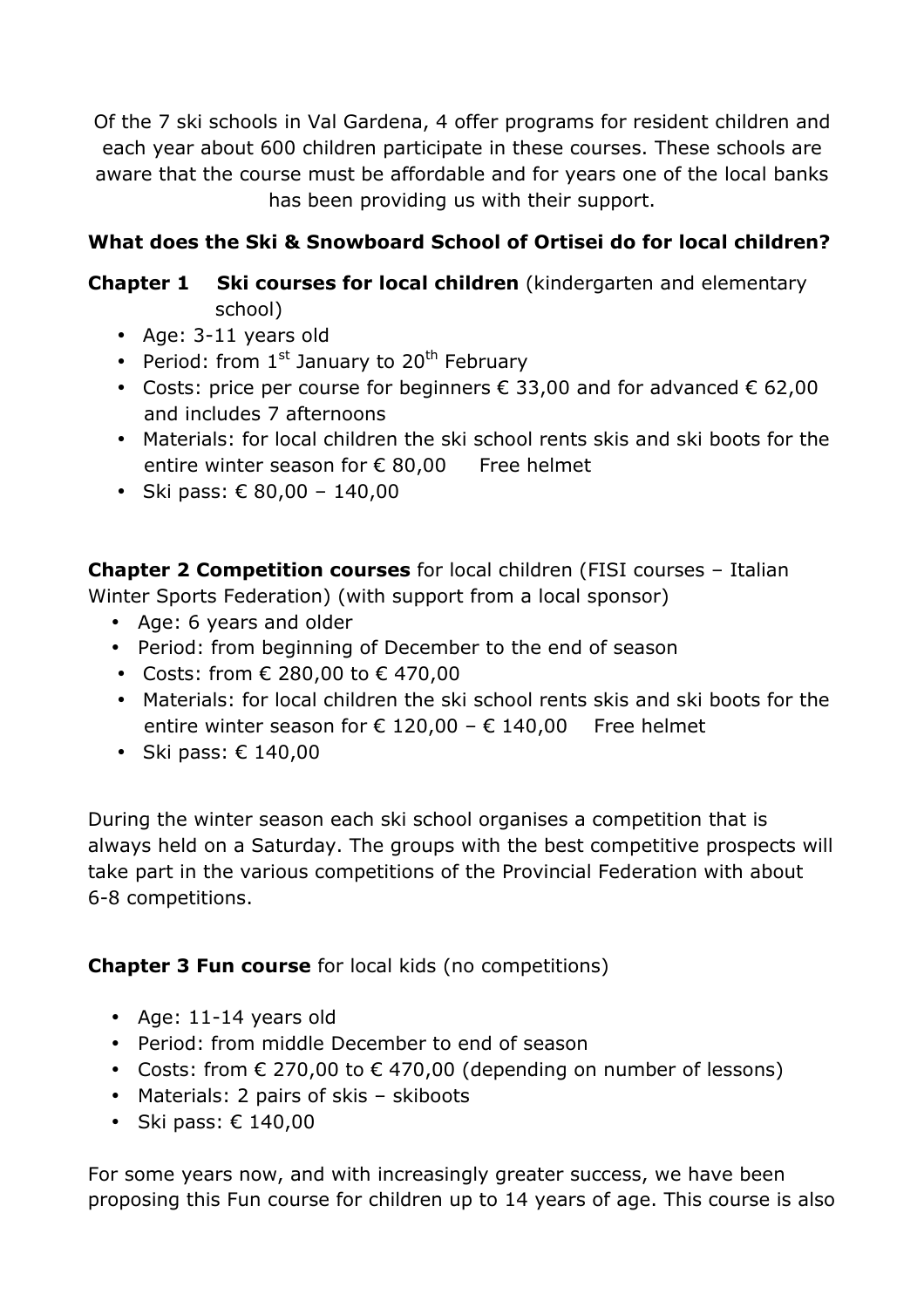quite popular with parents. One or two times a week kids ski in a familiar group instead of staying at home in front of a computer or television .

Skiing in a group is fun – skiing alone is boring – there is no performance anxiety usually associated with competitions – the children continue to enjoy skiing while improving their technique. Many of them are so motivated by this course that some of them continue their training in hopes of one day becoming a ski instructor.

# **Chapter 4 Ski Club kids registred 80 fee 800,00 – 1.600,00**

Just a few years ago parents were devastated if their child, after a very severe tryout, was not admitted to the Ski Club. Sometimes there were even arguments between the selection committee, trainers and parents. Today, all children from age 10 who have taken part in competition courses with ski schools can become part of the Ski Club without the severe tests.

But what's happening today? Parents don't want their kids to race! What is it that makes competitive skiing no longer so attractive to children and parents?

What does it mean for parents if their child wants to get involved with competitive skiing?

# **Costs for children in the Ski Club in the various categories:**

#### **Cuccioli (Cubs) born in 1999**

Registration fee including ski pass – summer athletic preparation – transportation – ski club outfit  $\epsilon$  800,00 Extra costs: 3 pairs of skis – ski boots – racing suit - helmet Pocket money for about 5 days of lessons on a glacier Number of competitions that this children take part in within a radius of about 100 km 8-10

# **Ragazzi (Children) born in 1997-1998**

Registration fee including ski pass – summer athletic preparationtransfers – ski club outfit  $\epsilon$  1100,00 Extra costs: 4 pairs of skis – ski boots – racing suit - helmet Pocket money for about 18-25 days of lessons on a glacier Number of competitions that this children take part in within a radius of about 100 km: 12-15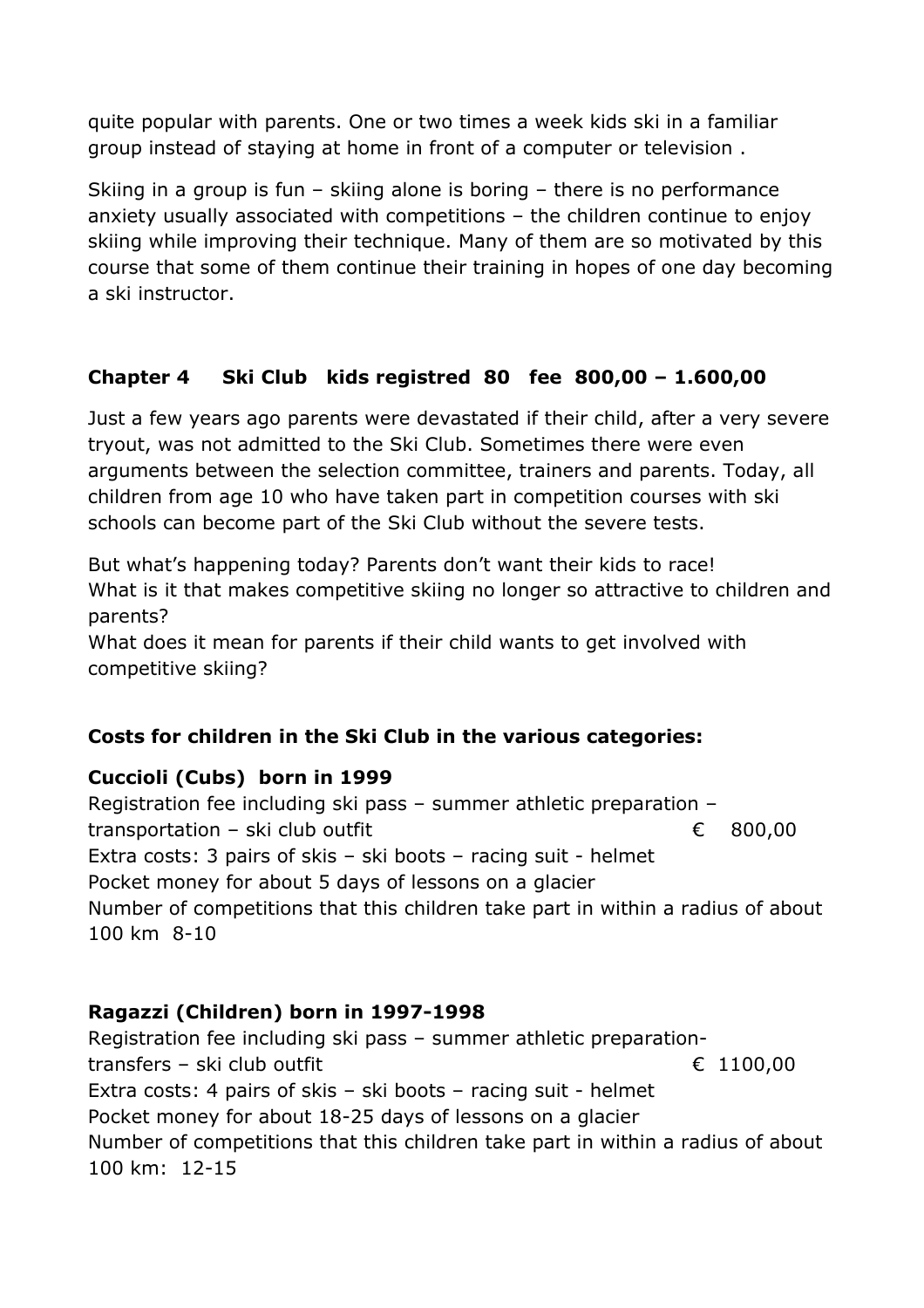# **Allievi (Cadets) born in 1995-1996**

Registration fee including ski pass - summer athletic preparation – transfers – ski club outfit  $\epsilon$  1200,00 Extra costs: 5 pairs of skis – ski boots – racing suit - helmet Pocket money for about 23 days of lessons on a glacier Number of competitions that this children take part in within a radius of about 100 km: 12-15

#### **Aspiranti (Aspirants) born in 1993-1994 and Juniors born in 1991- 1992**

Registration fee including ski pass – summer athletic preparation – transfers – ski club outfit  $\epsilon$  1600,00 Extra costs: 6-7pairs of skis – ski-boots – racing suit - helmet Pocket money for about 50-56 days of lessons on a glacier Number of competitions that young athletes take part in within a radius of about 100 km and more: 20 - 25

For all groups there are potential costs for ski preparation, because not all parents have the time or the experience to prepare skis by themselves.

Apart from the costs, that is rather high for a family with a normal income, there is also a stress factor. Today, many parents are no longer willing to deal with so much stress and don't want their child to have to deal with it either.

Example of a Sunday program for a child that takes part in a competition that will be held within a radius of about 100 km.

- 06:00 wake-up and breakfast
- 07:00 meeting point with the group and departure
- 09:30 competition

Obviously, everyone is happy if the competition was successful. But how can children, parents and trainers deal with defeats? They make many sacrifices and it is very difficult to be so motivated to always find the strength to deal with all this (keep in mind the age of the children involved).

Usually both parents work and during the week they have little time to spend with their children.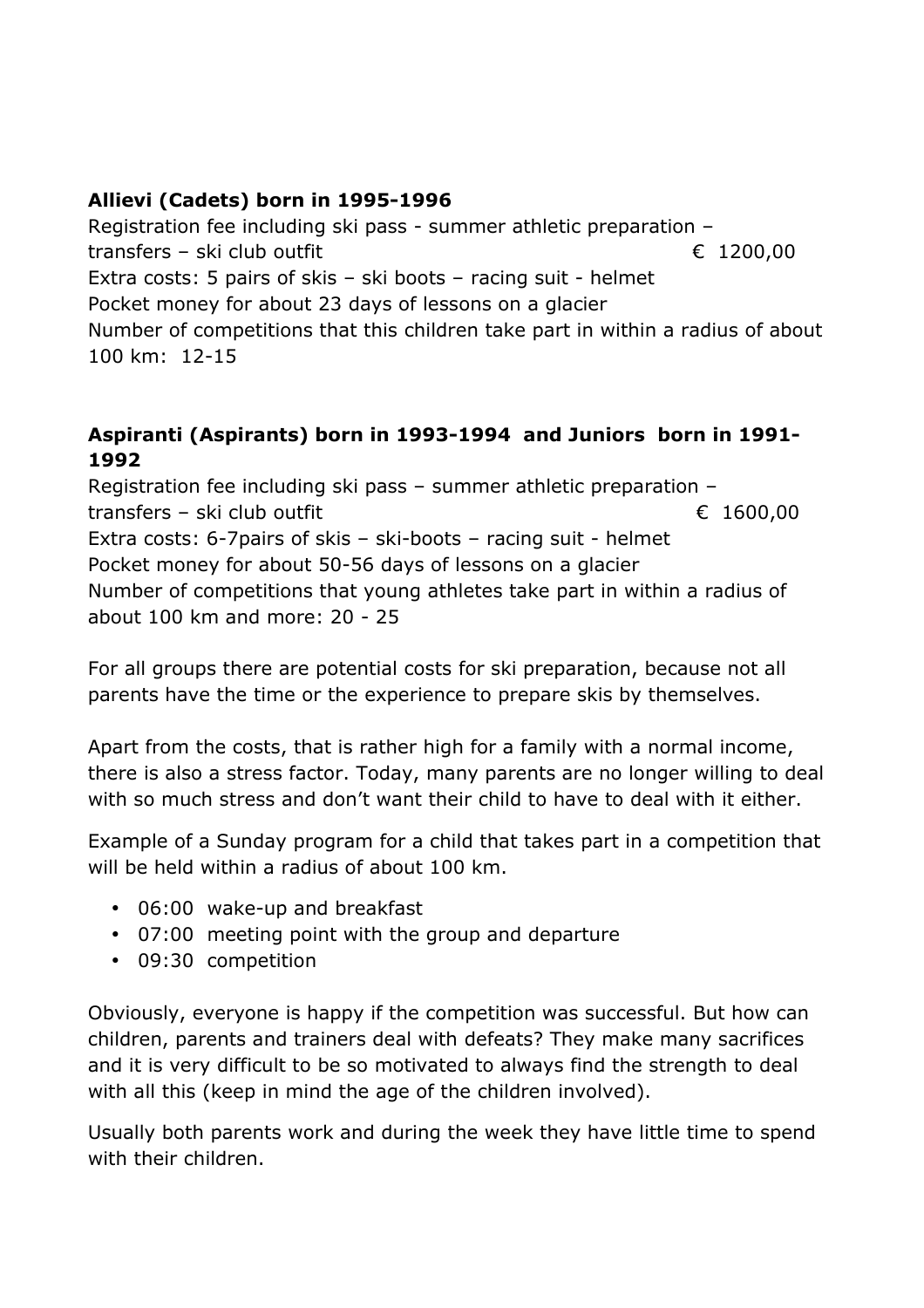Wouldn't it be more gratifying to eat breakfast on Sunday morning together with Mom and Dad?

What are we doing wrong? Do many choose other sports because they cost less? Is it because other sports are less demanding? What changes can be made?

As you can see, the initial costs for the first courses are almost the same in various sports, but the better our children become in skiing,the higher the costs.

Who will be willing in the future to spend so much money for our young skiers? Parents have the chance to choose among many sports and why should they choose the one that costs the most?

Often parents tend to convince their children to take part "only" in the local children's courses even though they would have the skills to participate in our competition courses. I often get the feeling that parents are afraid that their children may become too good and in that case they would have to deal with all the costs, demands and stress.

Many don't even want to take this "risk"!

I feel that the first step in changing the rules should come from the top, in order to assure the survival of this sport and not only at competitive levels.

- •We should think about establishing the rule that children up to 10-12 years of age should use only 1 pair of skis per discipline.
- •Equal conditions should apply to racing suits, if no one wears one the conditions are the same for everybody.
- I'm convinced that the competitions should not begin before 11:00.
- It is not reasonable to train 10 to 12-year-old children on a glacier, especially considering how bad the average snow conditions are during the summer. A good summer athletic preparation session with a specific objective produces the same results. We are talking about children who live in the mountains where they can already start skiing at the end of November. I believe that they will be able to catch up within one week and parents will save a lot of money.

In recent times, no other sport has generated so many debates about accidents and safety measures as skiing has. Many parents think twice about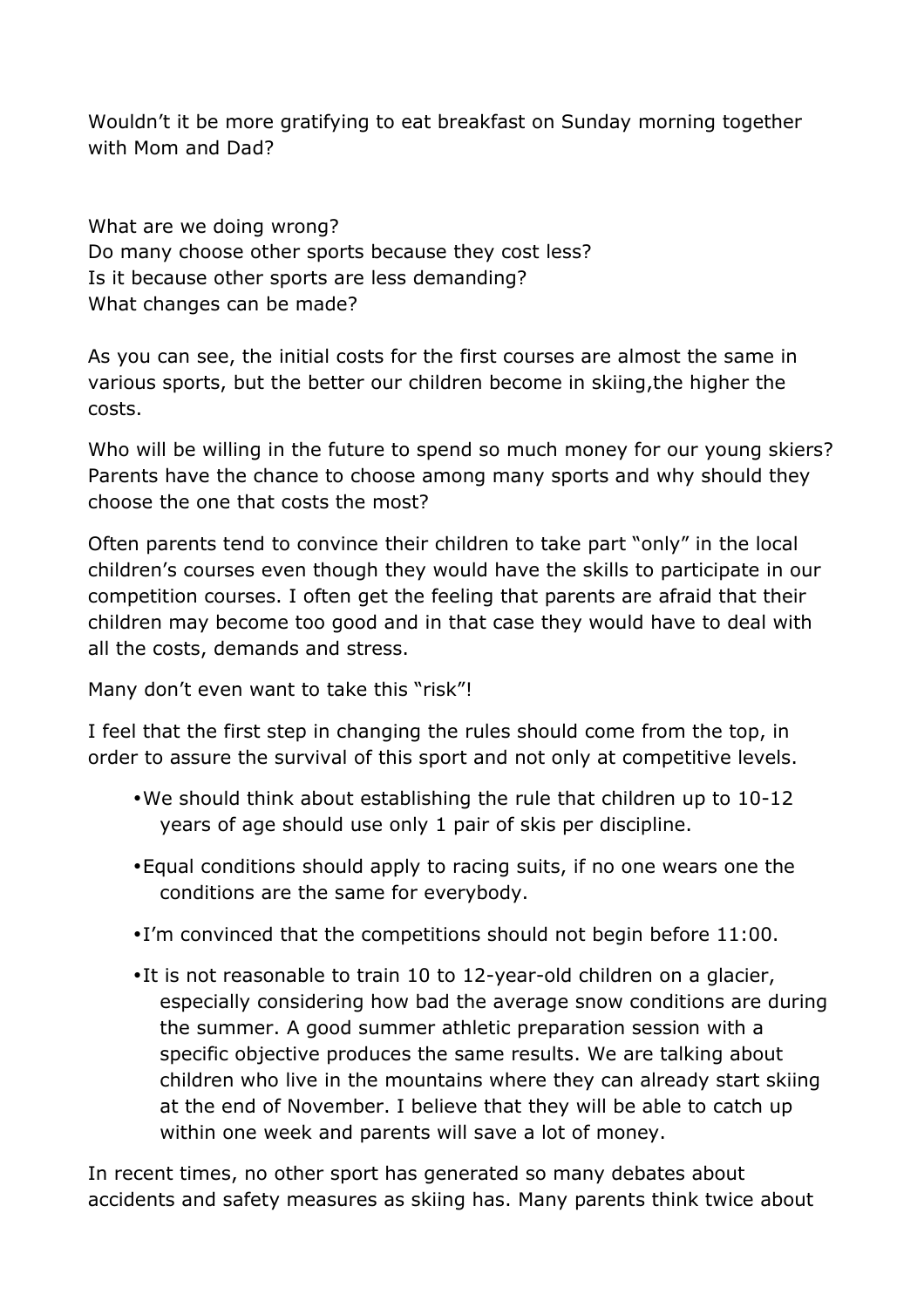sending their children by themselves onto the slopes. Children can find a safe slope only on those few practice slopes in the villages.

There are always new projects to build football pitches, artificial ice rinks, sled tracks and climbing gyms, but for the sport that provides substantial wealth to winter resorts the public administration makes very few investments. We don't need an indoor ski hall but just nice practice slopes in villages, where children can spend an afternoon and have fun by themselves.

During holiday periods, when our villages are full of tourists and our children are on school vacation with their parents working, that slopes like these, near the village, would be very advantageous.

# **LITTLE TOURIST GUESTS**

The idea of offering children up to 8 years of age a free ski pass and skis and free ski school membership, is being talked about more and more. So how will ski instructors and ski schools survive? 70-80% of all those attending ski schools in the entire Alpine area are children. We must consider that these are tourists who spend more or less one week of vacation on skis.

In our ski school and ski rental office we offer the following discounts for weekly courses for families with more than one child. 1<sup>st</sup> child full price  $2<sup>nd</sup>$  child -10% 3 rd child -20% Ski equipment -10% Free helmet

Since 1997-1998 Dolomiti Superski offers free ski passes to children up to 8 years of age if the person who accompanies them purchases a ski pass.

From mid March: **Special for Kids -** children under the age of 8 do not pay for accommodation and their ski pass. A 10% discount off weekly courses for all children up to 12 years of age and a 20% discount off ski rentals.

In the Dolomiti Superski Area last year children received 500.000 free ski passes.